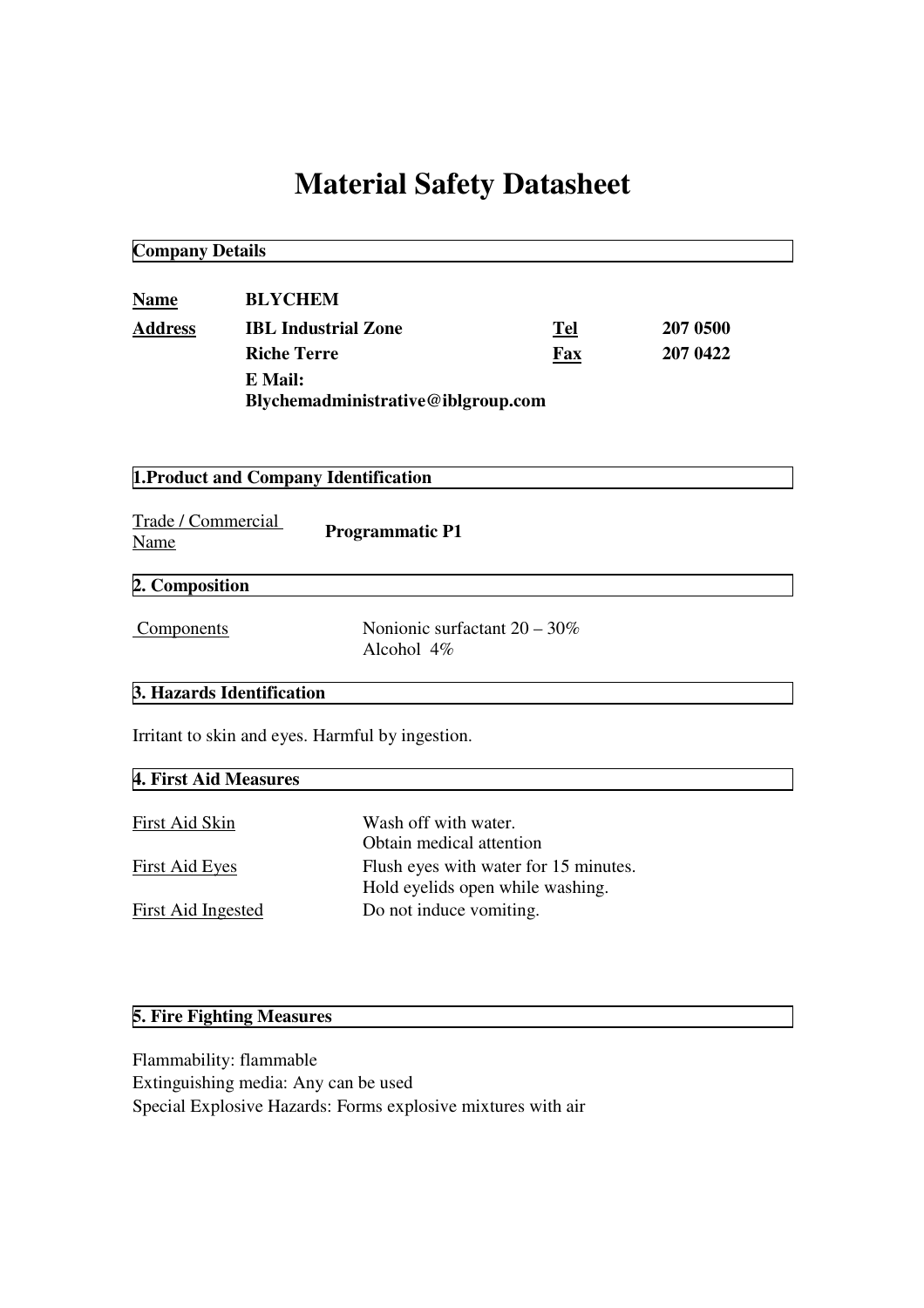#### **6. Accidental Release Measures**

Protection of personnel. Remove sources of heat and flame.. SPILL OR LEAK: Takeup with sand or other noncombustible absorbent material and place into containers for later disposal.

#### **7. Handling And Storage**

Avoid eye and skin contact, ingestion. Prevent mist formation. Store in the original, closed containers under dry conditions.

#### **8. Exposure Controls/Personal Protection**

Personal Protection wear suitable personal protection equipment, including chemical safety, imperious gloves.Have appropriate equipment available for use in emergencies.

#### **9. Physical & Chemical Properties**

Clear blue liquid Miscible with water in all proportions.. Density: 1.04 at 25 oC.

#### **10. Stability And Reactivity**

Stable, no dangerous reactions known

#### **11. Toxicological Information**

Causes irritation to eyes and skin.

#### **12. Ecological Information**

No ecological problem known

#### **13. Disposal Considerations**

Disposal Method Packaging Disposal in accordance with local legal provisions.

#### **14. Transport Information**

UN No 9 group 3